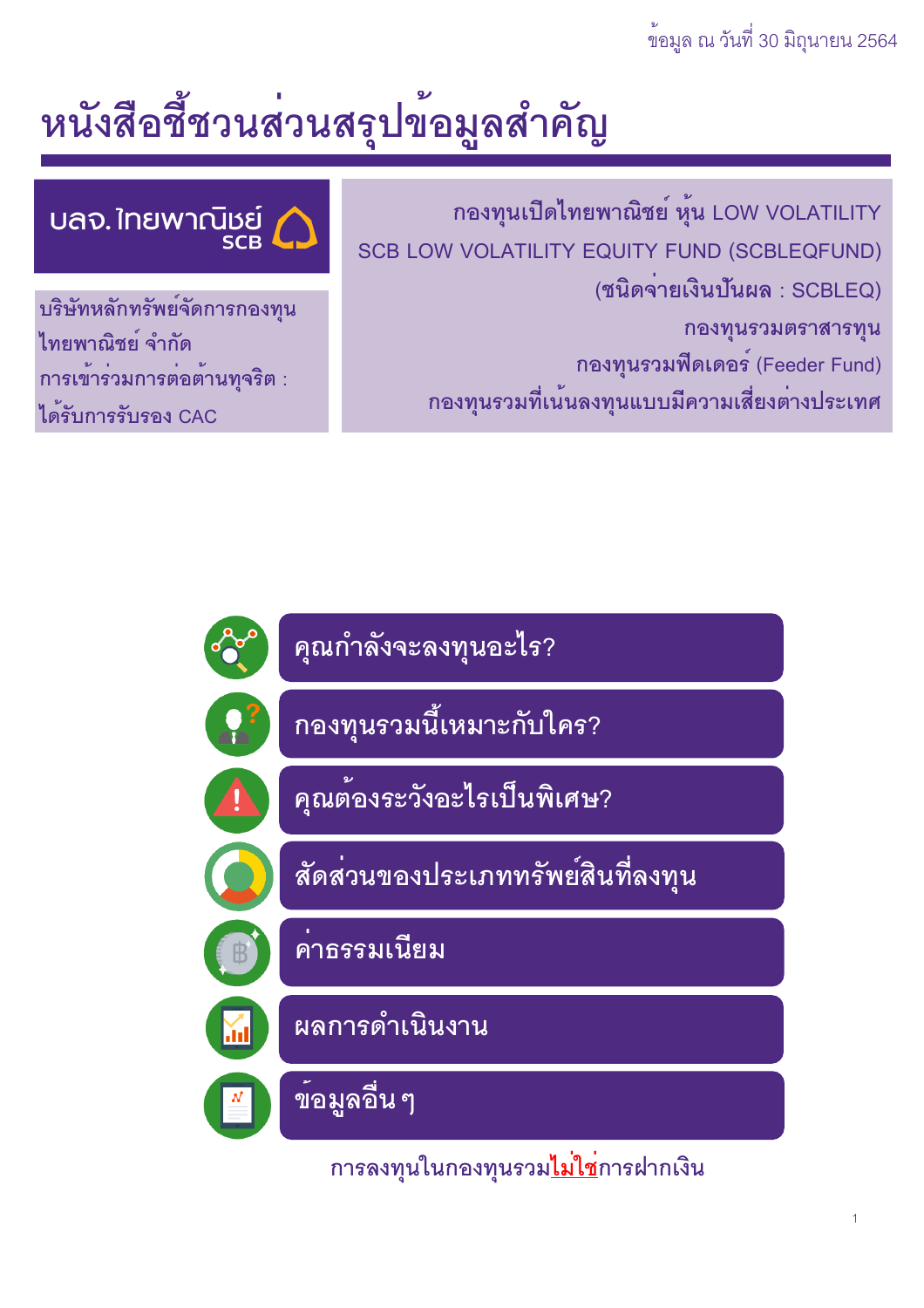

## คุณกำลังจะลงทุนอะไร?

ึกองทุนมีนโยบายเน<sup>้</sup>นลงทุนในหน<sup>่</sup>วยลงทุนของกองทุนรวมต<sup>่</sup>างประเทศเพียงกองทุนเดียว (Feeder Fund) ได้แก<sup>่</sup> Low Volatility Equity Portfolio (กองทุนหลัก) ชนิดหน<sup>่</sup>วยลงทุน (share class) I สกุลเงินดอลลาร์สหรัฐ (USD) กองทุนหลักบริหารโดย Alliance Bernstein L.P. จดทะเบียนภายใต้กฎหมายของประเทศลักเซมเบิร์ก และอยู่ภายใต้ UCITS กองทุนหลักมีนโยบายลงทุนใน ้ตราสารทุนที่โดยพื้นฐานมีความผันผวนคาดการณ์และความเสี่ยงขาลงคาดการณ์ที่ต่ำกว่าค่าเฉลี่ยของตลาดโดยรวม ทั้งนี้ ผู้จัดการกองทุนจะคัดเลือกหลักทรัพย์เข้าพอร์ตการลงทุนโดยการใช้แบบจำลองเพื่อคำนวณค่าความเสี่ยงและผลตอบแทนของ หลักทรัพย์ รวมถึงใช้หลักการวิเคราะห์ และประสบการณ์ด้านการลงทุนที่ยาวนานเพื่อให้ได้มาซึ่งพอร์ตการลงทุนที่ประกอบไป ้ด้วยหลักทรัพย์ที่มีความผันผวนต่ำที่สุด ในขณะที่มีคุณภาพด้านปัจจัยพื้นฐานดีที่สุด โดยจะเน้นลงทุนในหลักทรัพย์ของบริษัทที่ ้อยู่ในตลาดที่พัฒนาแล้วเป็นหลัก อย่างไรก็ตาม กองทุนไม่ได้จำกัดการลงทุนในประเทศใดประเทศหนึ่ง ซึ่งรวมถึงกลุ่มประเทศ ้ตลาดเกิดใหม่ด้วยโดยกองทุนมี net exposure ในหน่วยลงทุนของกองทุนรวมต่างประเทศดังกล**่าวโดยเฉลี่ยในรอบ**ปีบัญชีไม่น้อย ำกว่ารัอยละ 80 ของมูลค่าทรัพย์สินสุทธิของกองทุน และมีการลงทุนที่ส่งผลให้มี net exposure ที่เกี่ยวข้องกับความเสี่ยง ้ต่างประเทศโดยเฉลี่ยในรอบปีบัญชีไม่น้อยกว่าร้อยละ 80 ของมูลค่าทรัพย์สินสุทธิของกองทุน

้ คุณสามารถศึกษาข้อมูลกองทุนหลักได<sup>้</sup>จาก www.abglobal.com

ิกองทนมีกลยทธ์การลงทน มุ่งหวังให้ผลประกอบการเคลื่อนไหวตามกองทนหลัก (Passive Management) ส่วนกองทน Low Volatility Equity Portfolio (กองทุนหลัก) มุ่งหวังให้ผลประกอบการสูงกว<sup>่</sup>าดัชนีชี้วัด (active management)



## ึกองทุนรวมนี้เหมาะกับใคร?

- ผู้ลงทุนที่สามารถรับความผันผวนของราคาหุ้นที่กองทุนรวมไปลงทุน ซึ่งอาจจะปรับตัวเพิ่มสูงขึ้น หรือลดลงจนต่ำกว่ามูลค่าที่ ลงทุนและทำให้ขาดทุนได้

- ผู้ที่สามารถลงทุนในระยะกลางถึงระยะยาว โดยคาดหวังผลตอบแทนในระยะยาวที่ดีกว่าการลงทุนในตราสารหนี้ทั่วไป

#### <u>กองทุนรวมนี้ไม่เหมาะกับใคร</u>

้ผู้ลงทุนที่เน้นการได้รับผลตอบแทนในจำนวนเงินที่แน่นอน หรือรักษาเงินต้นให้อยู่ครบ

## <u>ทำอย่างไรหากยังไม่เข้าใจนโยบาย และความเสี่ยงของกองทุนนี้</u>

- อานหนังสือขี้ชวนฉบับเต็ม หรือสอบถามผู้สนับสนุนการขายและบริษัทจัดการ

- อย่าลงทุนหากไม่เข้าใจลักษณะและความเสี่ยงของกองทุนรวมนี้ดีพอ



## คุณต<sup>้</sup>องระวังอะไรเป็นพิเศษ?

### คำเตือนที่สำคัญ

- กองทุนอาจลงทุนหรือมีไว้ในสัญญาซื้อขายลวงหน้า (Derivatives) เพื่อป้องกันความเสี่ยง (Hedging) จากอัตราแลกเปลี่ยนตาม ้ ความเหมาะสมสำหรับสภาวการณ์ในแต่ละขณะขึ้นอยู่กับดุลยพินิจของผู้จัดการกองทุน เนื่องจากกองทุนไม่ได้ปองกันความเสี่ยง ้ อัตราแลกเปลี่ยนทั้งจำนวน ผู้ลงทุนอาจจะขาดทุนหรือได้รับกำไรจากอัตราแลกเปลี่ยนหรือได้รับเงินคืนต่ำกว่าเงินลงทุนเริ่มแรก

- กองทุนอาจลงทุนในสัญญาซื้อขายล<sup>่</sup>วงหน้าเพื่อเพิ่มประสิทธิภาพในการบริหารการลงทุน (Efficient Portfolio Management (EPM)) กองทุนจึงมีความเสี่ยงมากกว<sup>่</sup>ากองทุนที่ลงทุนในหลักทรัพย์อ<sup>้</sup>างอิงโดยตรง เนื่องจากใช<sup>้</sup>เงินลงทุนในจำนวนที่น<sup>้</sup>อยกว<sup>่</sup>าจึงมี ้กำไร/ขาดทุนสูงกว่าการลงทุนในหลักทรัพย์อ้างอิงโดยตรง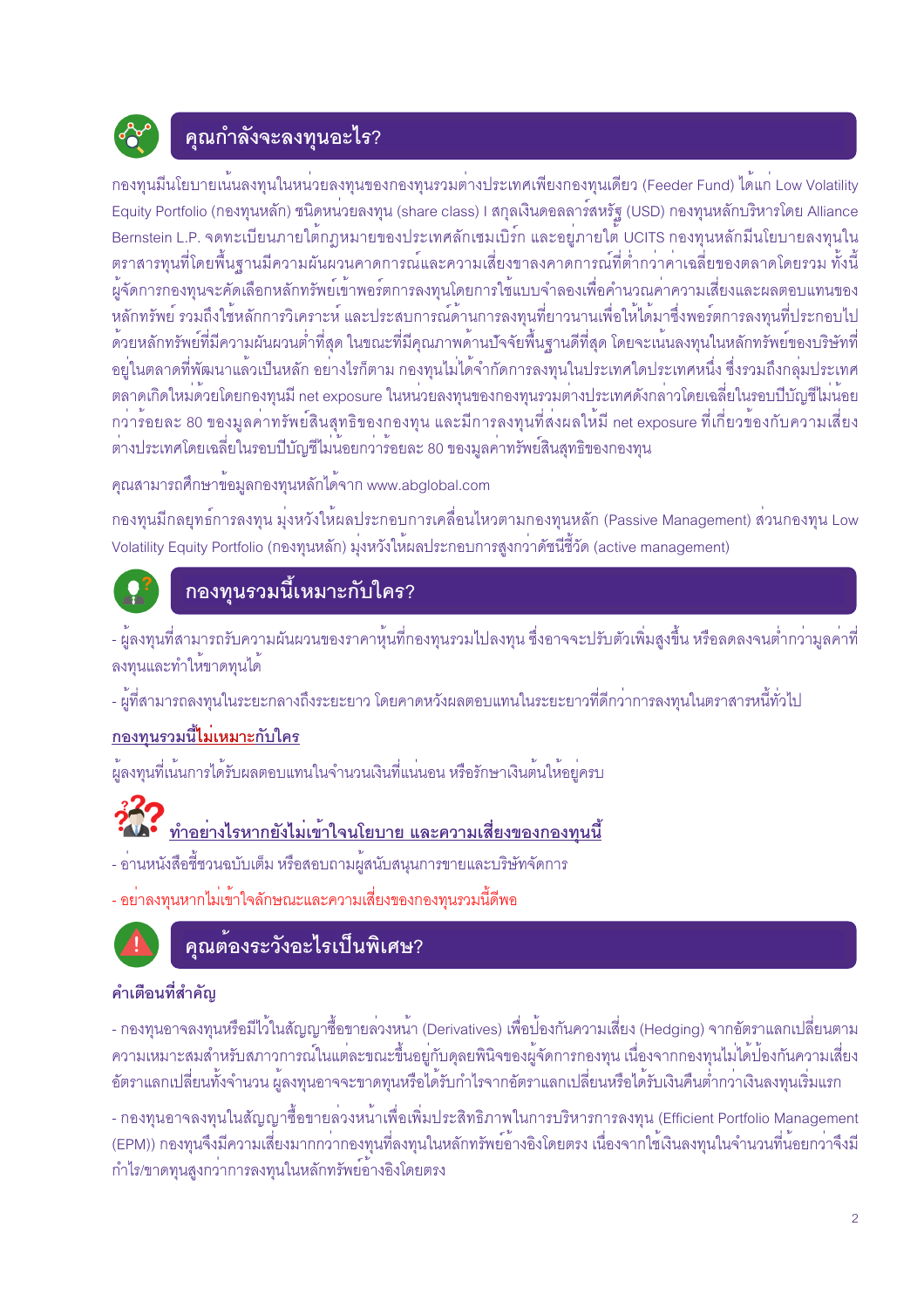- กองทุนอาจลงทุนในตราสารที่มีอันดับความนาเชื่อถือต่ำกวาที่สามารถลงทุนได<sup>้</sup> (Non-Investment Grade) หรือที่ไม<sup>่</sup>มีการจัด อันดับความน<sup>่</sup>าเชื่อถือ (Unrated) ดังนั้น ผู<sup>้</sup>ลงทุนอาจมีความเสี่ยงสูงขึ้นจากการไม่ได*้*รับชำระคืนเงินต<sup>ุ้</sup>นและดอกเบี้ย



#### แผนภาพแสดงตำแหน**่งความเสี่ยงของกองทุนรวม**

#### ้ป**ัจจัยความเสี่ยงที่สำคัญ**

#### ความเสี่ยงจากความผันผวนของมูลค<sup>่</sup>าหน<sup>่</sup>วยลงทุน (Market Risk)

ความผันผวนของผลการดำเนินงาน (Standard Deviation: SD)

**1)@ 2G**

|    |           |                  |              | $\sim$               |
|----|-----------|------------------|--------------|----------------------|
| 5% | 0%<br>E0/ | 5%<br>ີ າ $\%$ . | 250/<br>50/2 | <b>DE0/</b><br>∠U 70 |

หมายเหตุ: พิจารณาจากคาความผันผวนของผลการดำเนินงานกองทุนรวม (SD) ต<sup>่</sup>อปีจากการคำนวณย<sup>้</sup>อนหลัง 5 ปี

#### ความเสี่ยงจากการลงทุนกระจุกตัวในผู<sup>้</sup>ออกตราสารรายใดรายหนึ่ง (High Issuer Concentration Risk)

#### การลงทุนกระจุกตัวในผู<sup>้</sup>ออกตราสารรวม

| ตา          |           |               |               | ଶ୍ମୁ |
|-------------|-----------|---------------|---------------|------|
| $\leq 10\%$ | 10% - 20% | $20\% - 50\%$ | $50\% - 80\%$ | 80%  |

หมายเหตุ: พิจารณาจากการลงทุนกระจุกตัวในตราสารของผู<sup>้</sup>ออกตราสารรายใดรายหนึ่งมากกว<sup>่</sup>า 10% ของ NAV รวมกัน

#### ความเสี่ยงจากการลงทุนกระจุกตัวในหมวดอุตสาหกรรมใดอุตสาหกรรมหนึ่ง (High Sector Concentration Risk)

การลงทุนกระจุกตัวในหมวดอุตสาหกรรม

| ตา      |               |               | ä   |
|---------|---------------|---------------|-----|
| $≤ 20%$ | $20\% - 50\%$ | $50\% - 80\%$ | 80% |

หมายเหตุ: กองทุนรวมมีการลงทุนกระจุกตัวในหมวดอุตสาหกรรม Information Technology

พิจารณาจากการลงทุนกระจุกตัวในหมวดอุตสาหกรรมใดอุตสาหกรรมหนึ่งมากกว<sup>่</sup>า 20% ของ NAV รวมกัน

#### ความเสี่ยงจากการลงทุนกระจุกตัวในประเทศใดประเทศหนึ่ง (High Country Concentration Risk)

| การลงทุนกระจุกตัวรายประเทศรวม |               |               |       |
|-------------------------------|---------------|---------------|-------|
| ตา                            |               |               | ଶ୍ମୁ  |
| $\leq$ 20%                    | $20\% - 50\%$ | $50\% - 80\%$ | - 80% |

หมายเหตุ: กองทุนรวมมีการลงทุนกระจุกตัวในประเทศสหรัฐอเมริกา

พิจารณาจากการลงทุนกระจุกตัวในประเทศใดประเทศหนึ่งมากกว<sup>่</sup>า 20% ของ NAV รวมกัน (ไม**่**รวมประเทศไทย)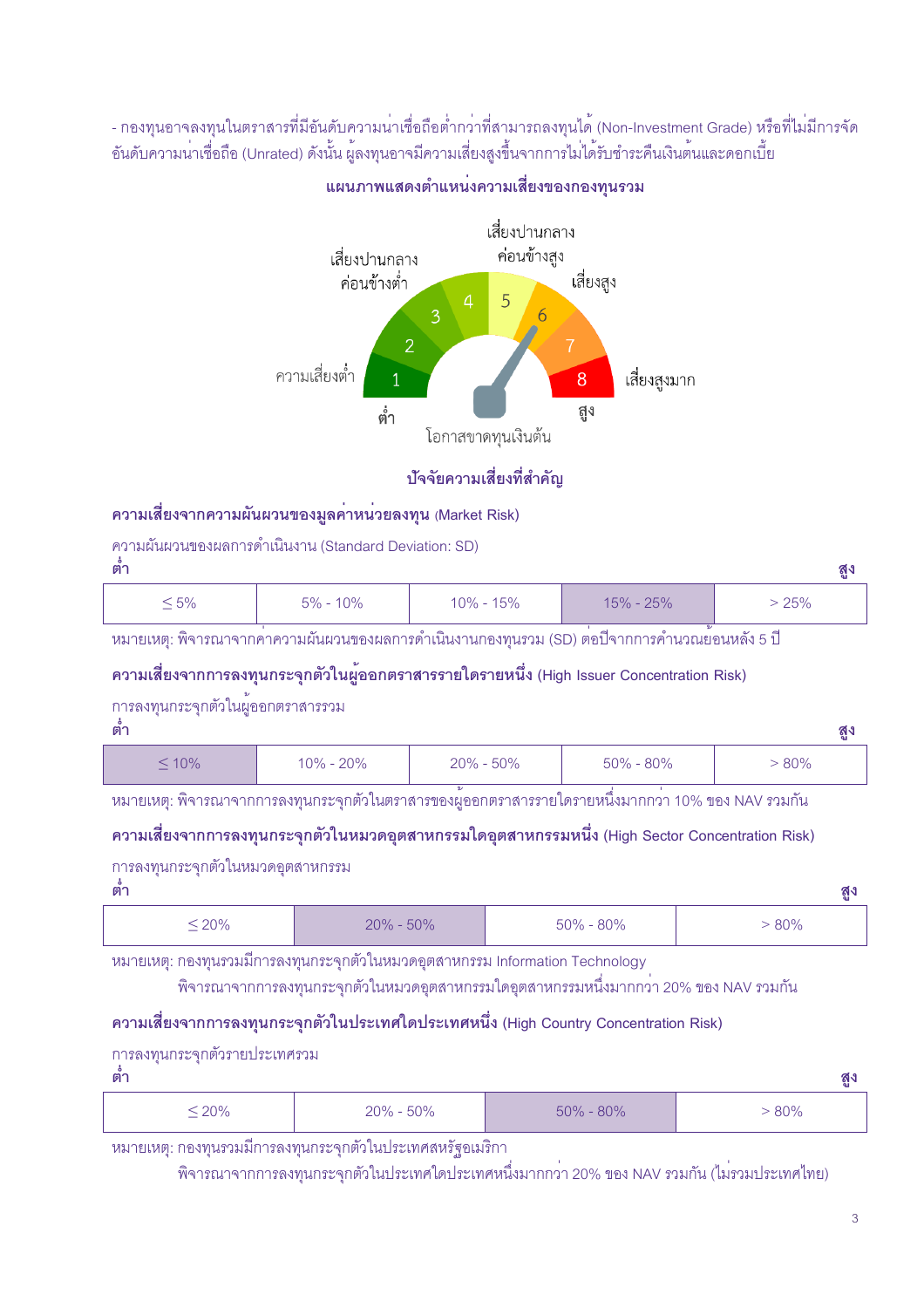#### ิ ความเสี่ยงจากการเปลี่ยนแปลงของอัตราแลกเปลี่ยน (Exchange Rate Risk)

| ่ การปองกันความเสียง fx<br>ิตา |        |          | ୍ରଦ୍ଧ    |
|--------------------------------|--------|----------|----------|
| ทั้งหมด/เกือบทั้งหมด           | บางสวน | ดลยพินิจ | ไมปองกัน |

ิหมายเหตุ: กองทุนรวมมีการป้องกันความเสี่ยงจากการเปลี่ยนแปลงของอัตราแลกเปลี่ยนคิดเป็น 76.23% ของเงินลงทุนใน ต่างประเทศ

\*คุณสามารถดูข้อมูลเพิ่มเติมได<sup>้</sup>ที่ www.scbam.com



### ชื่อทรัพย์สินและการลงทุนสูงสุด 5 อันดับ

| ชื่อทร์พยสิน                                           | $%$ ของ NAV |
|--------------------------------------------------------|-------------|
| ่ หนวยลงทุน AB SICAV I-LOW VOLATILITY EQUITY PORTFOLIO | 101.54      |

<u>หมายเหตุ</u>: เป็นข<sup>้</sup>อมูล ณ วันที่ 30 มิถุนายน 2564

ทั้งนี้คุณสามารถดูข้อมูลที่เป็นบัจจุบันได<sup>้</sup>ที่ website: www.scbam.com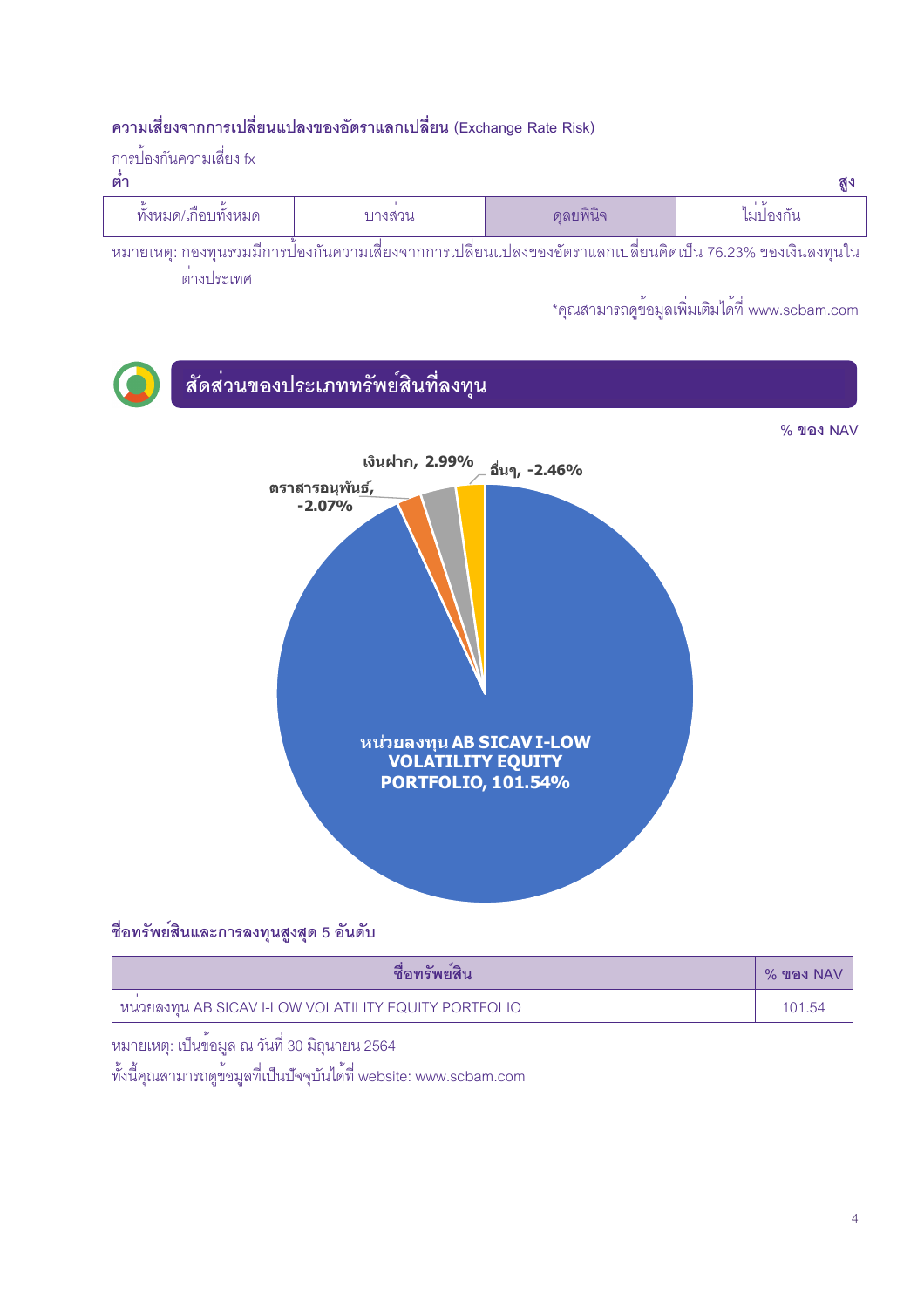#### รายละเอียดทรัพย์สินที่กองทุนหลักลงทุน

| Top Ten Holdings   | Sector                        | Holding |
|--------------------|-------------------------------|---------|
| Microsoft          | <b>Information Technology</b> | 4.29%   |
| Alphabet           | <b>Communication Services</b> | 2.89    |
| Amazon.com         | <b>Consumer Discretionary</b> | 2.43    |
| Roche              | <b>Health Care</b>            | 2.36    |
| Apple              | <b>Information Technology</b> | 2.29    |
| Facebook           | <b>Communication Services</b> | 2.00    |
| UnitedHealth Group | Health Care                   | 1.96    |
|                    |                               |         |
| Paychex            | Information Technology        | 1.96    |
| Oracle             | <b>Information Technology</b> | 1.94    |
| AutoZone           | <b>Consumer Discretionary</b> | 1.93    |
| <b>Total</b>       |                               | 24.05   |

เป็นข<sup>้</sup>อมูล ณ วันที่ 30 มิถุนายน 2564 คุณสามารถดูข้อมูลที่เป็นปัจจุบันได<sup>้</sup>ที่ www.abglobal.com



## ์<br><u>คา</u>ธรรมเนียม

\* คาธรรมเนียมมีผลกระทบต่อผลตอบแทนที่คุณจะได้รับ

## ้ดังนั้น คุณควรพิจารณาการเรียกเก็บค่าธรรมเนียมดังกล่าวก่อนการลงทุน \*



หมายเหต :

- คาธรรมเนียมดังกล่าวรวมภาษีมูลค่าเพิ่ม ภาษีธุรกิจเฉพาะหรือภาษีอื่นใดแล้ว

- อัตราค่าธรรมเนียมรวมภาษีมูลค่าเพิ่ม

ทั้งหมดของแต่ละชนิดหน่วยลงทุน

้<br>- ผู้ลงทุนสามารถดูข้อมูลค่าธรรมเนียมย้อนหลัง 3 ปี ในหนังสือชี้ชวนแบบเต็มได้ที่ www.scbam.com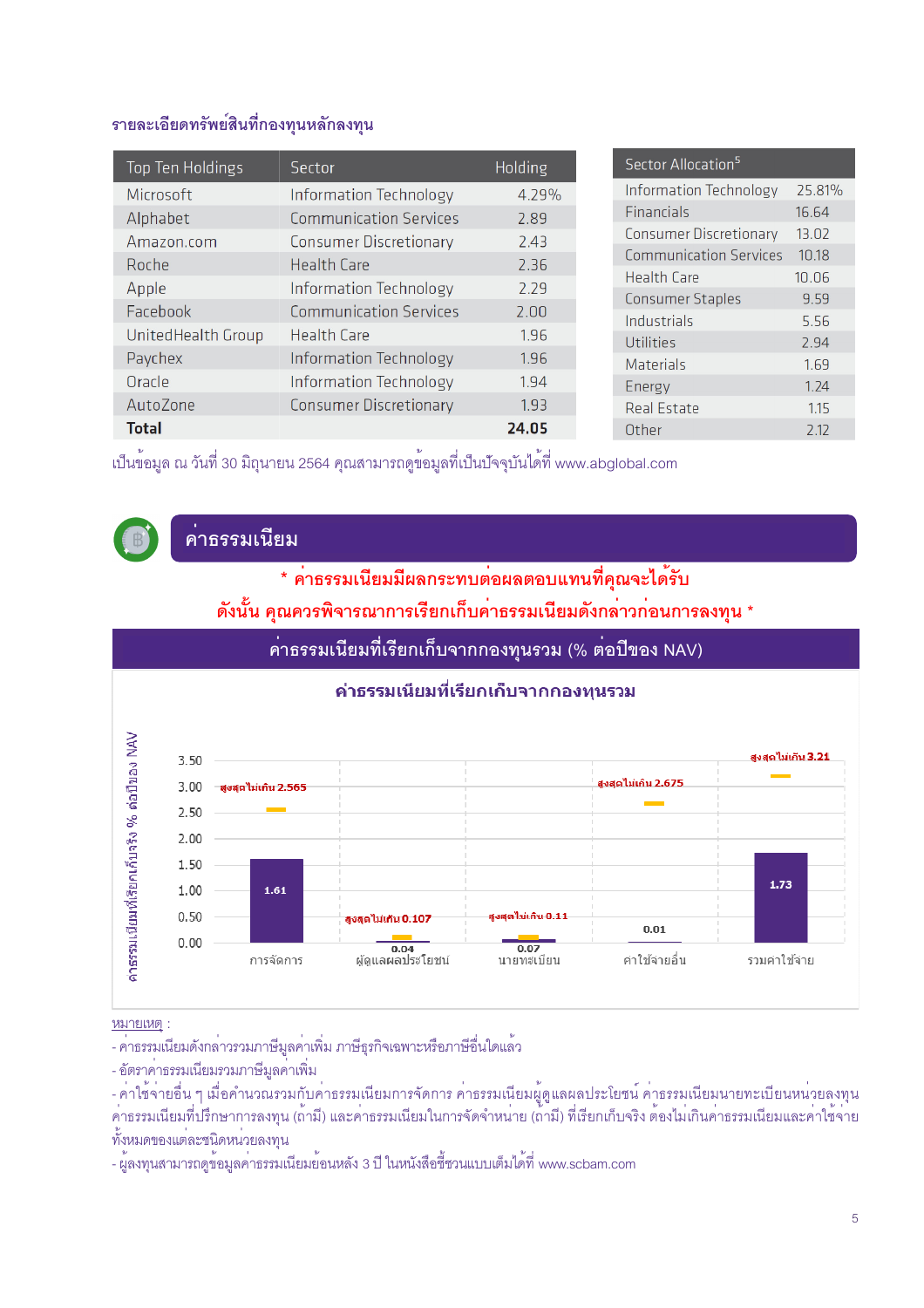| ้คาธรรมเนียมที่เรียกเก็บจากผู้ถือหน่วย (% ของมูลค่าซื้อขาย) |                           |                                 |  |  |  |  |  |  |  |
|-------------------------------------------------------------|---------------------------|---------------------------------|--|--|--|--|--|--|--|
| รายการ                                                      | สูงสุดไม่เกิน             | เก็บจริง                        |  |  |  |  |  |  |  |
| ้คาธรรมเนียมการขาย                                          | 3.21                      | 1.605                           |  |  |  |  |  |  |  |
| ้ค่าธรรมเนียมการรับซื้อคืน                                  | 3.21                      | ยกเว้นไม่เรียกเก็บ              |  |  |  |  |  |  |  |
| คาธรรมเนียมการสับเปลี่ยนหน่วยลงทุน                          |                           |                                 |  |  |  |  |  |  |  |
| - คาธรรมเนียมการสับเปลี่ยนเข้า                              | 3.21                      | 1.605                           |  |  |  |  |  |  |  |
| - คาธรรมเนียมการสับเปลี่ยนออก                               | 3.21                      | ยกเว <sup>้</sup> นไม่เรียกเก็บ |  |  |  |  |  |  |  |
| ้คาธรรมเนียมการโอนหน่วย                                     | 10 บาท ตอ 1,000 หนวยลงทุน | 10 บาท ตอ 1,000 หนวยลงทุน       |  |  |  |  |  |  |  |
| คาธรรมเนียมการออกเอกสารแสดงสิทธิในหนวยลงทุน                 | ตามที่นายทะเบียนเรียกเก็บ | ตามที่นายทะเบียนเรียกเก็บ       |  |  |  |  |  |  |  |
| ้ค่าใช้จ่ายอื่น ๆ                                           | ตามที่จ่ายจริง            | ตามที่จ่ายจริง                  |  |  |  |  |  |  |  |

#### หมายเหตะ

- ค่าธรรมเนียมดังกล่าวรวมภาษีมูลค่าเพิ่ม ภาษีธุรกิจเฉพาะหรือภาษีอื่นใดแล<sup>้</sup>ว

- คาใช้จ่ายในการซื้อขายหลักทรัพย์ เมื่อสั่งซื้อ / สั่งขาย / สับเปลี่ยนหน่วยลงทุน ไม่เกินรอยละ 0.75 ของมูลคาหน่วยลงทุน (ยกเว้นไม่เรียกเก็บ) - คาธรรมเนียมการขาย / รับซื้อคืน / สับเปลี่ยนหนวยลงทุนอาจเรียกเก็บจากผู้สั่งซื้อหนวยลงทุนแต่ละกลุ่มหรือแต่ละรายในอัตราที่ไม่เท่ากัน โดยบริษัทจัดการจะแจ้งรายละเอียดและหลักเกณฑ์ให้ทราบต่อไป

- ผู้ลงทุนสามารถดูข้อมูลค่าธรรมเนียมย้อนหลัง 3 ปี ในหนังสือชี้ชวนแบบเต็มได้ที่ www.scbam.com

#### คาธรรมเนียมของกองทุนหลัก

เก็บจริง 0.89% **Ongoing Charges Figure:** 

เป็นข<sup>้</sup>อมูล ณ วันที่ 30 มิถุนายน 2564 คุณสามารถดูข้อมูลที่เป็นปัจจุบันได<sup>้</sup>ที่ www.abglobal.com

## ้ผลการดำเนินงานในอดีต

## \*ผลการดำเนินงานในอดีต มิได<sup>้</sup>เป็นสิ่งยืนยันถึงผลการดำเนินงานในอนาคต\*

#### ดัศบีส์วัด คือ

ดัชนี MSCI World Index (Total Return) สัดสวน 100%

ปรับด้วยต้นทุนการป้องกันความเสี่ยงอัตราแลกเปลี่ยนในช<sup>่</sup>วงระยะเวลาที่คำนวณผลตอบแทนของตัวชี้วัดเพื่อคำนวณผลตอบแทน ้เป็นสกุลเงินบาทในอัตราส่วน 50% และปรับด้วยอัตราแลกเปลี่ยน เพื่อคำนวณผลตอบแทนเป็นสกุลเงินบาทในอัตราส่วน 50%

#### ผลการดำเนินงานย<sup>้</sup>อนหลังตามปีปฏิทิน

<u>•</u> กองทุนรวม

BENCHMARK

|        | 30%    |                                   |        |                              | 21.46%                                                                                                                  |          |
|--------|--------|-----------------------------------|--------|------------------------------|-------------------------------------------------------------------------------------------------------------------------|----------|
|        | 20%    |                                   | 14.15% |                              | 20.13%                                                                                                                  |          |
|        |        |                                   | 14.58% |                              |                                                                                                                         | 1.88%28% |
| ရွေ    | 10%    | !  2.92%<br>------5.9%----------- |        | $-6.82\%$                    |                                                                                                                         |          |
| ทื้อปี | 0%     |                                   |        | $-11.09\%$                   |                                                                                                                         |          |
|        | $-10%$ |                                   |        |                              |                                                                                                                         |          |
|        | $-20%$ |                                   |        |                              |                                                                                                                         |          |
| . ୩ ାଧ |        | 2559                              | 2560   | 2561<br>$\overrightarrow{a}$ | 2562<br>$\begin{array}{c} \n\mathbf{A} & \mathbf{B} \\ \mathbf{A} & \mathbf{A} \\ \mathbf{A} & \mathbf{A}\n\end{array}$ | 2563     |

\* ในปีที่กองทุนจดทะเบียน ผลการดำเนินงานจะแสดงตั้งแตวันที่จดทะเบียนกองทุนจนถึงสินปีปฏิทิน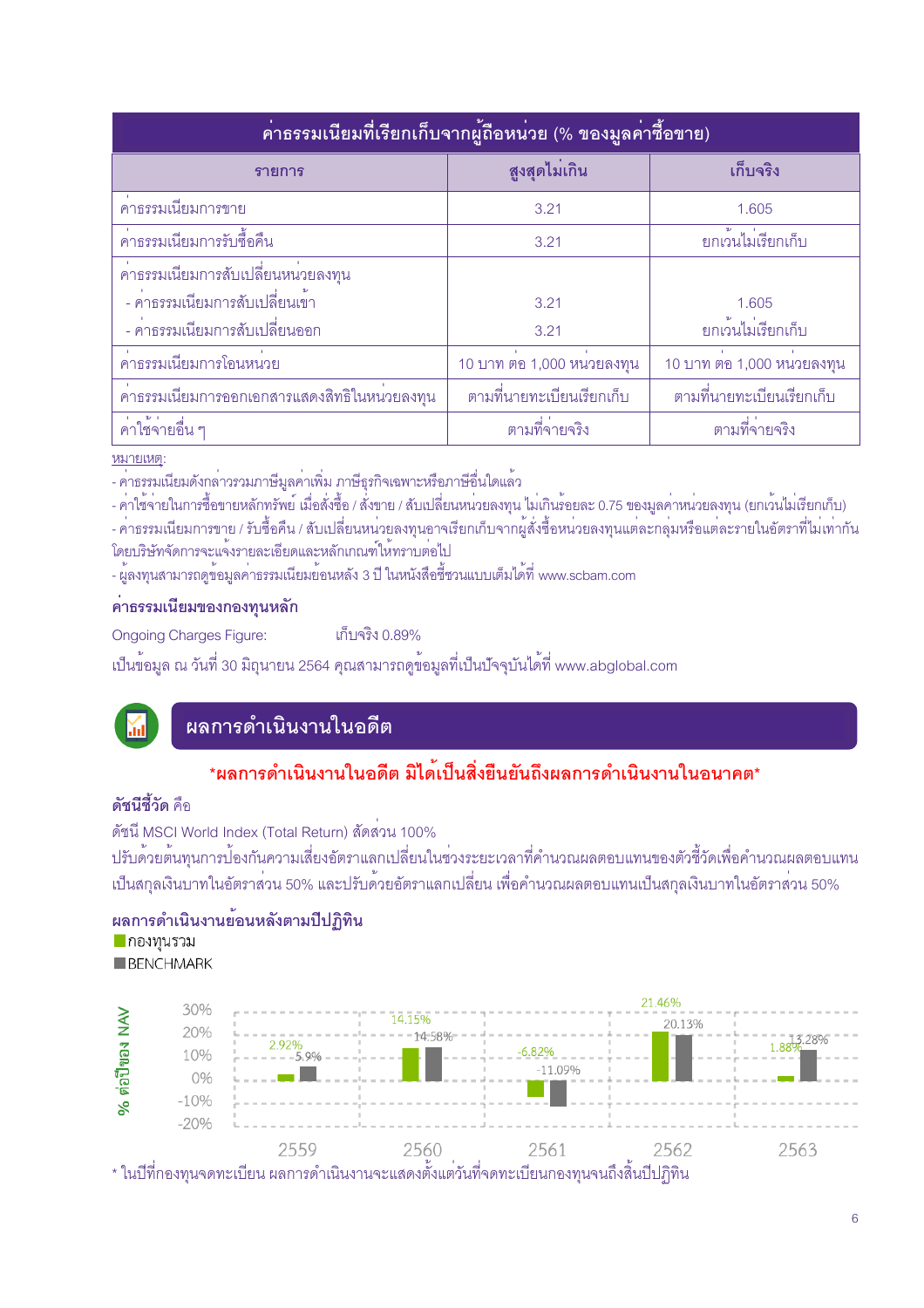#### กองทุนนี้เคยมีผลขาดทุนสูงสุดในช**่วงเวลา 5 ปี คือ -31.48%**

\* กรณีกองทุนจดทะเบียนไม**่**ครบ 5 ปี จะแสดงค<sup>่</sup>าที่เกิดขึ้นตั้งแต<sup>่</sup>จดทะเบียนกองทุนจนถึงวันที่รายงาน

#### ความผันผวนของผลการดำเนินงาน (Standard Deviation) คือ 15.19% ต<sup>่</sup>อปี

\* กรณีกองทุนจดทะเบียนไม**่**ครบ 5 ปี จะแสดงค<sup>่</sup>าที่เกิดขึ้นตั้งแต<sup>่</sup>จดทะเบียนกองทุนจนถึงวันที่รายงาน

#### ประเภทกองทุนรวมเพื่อใช<sup>้</sup>เปรียบเทียบผลการดำเนินงาน ณ จุดขาย คือ Global Equity

\* คุณสามารถดูข้อมูลที่เป็นปัจจุบันได<sup>้</sup>ที่ www.scbam.com

#### ผลการดำเนินงานย<sup>้</sup>อนหลังแบบป**้**กหมูด

| กองทน                  | Year to Date | 3 เดือน | Percentile | 6 เดือน | Percentile | 1 ปี   | Percentile | 3 ปี   | Percentile | 5 ปี   | Percentile | 10 ปี | Percentile | ตั้งแต่จัดตั้ง |
|------------------------|--------------|---------|------------|---------|------------|--------|------------|--------|------------|--------|------------|-------|------------|----------------|
| ผลตอบแทนกองทนรวม       | 10.79%       | 7.29%   | 50         | 10.79%  | 50         | 25.08% | 95         | 7.83%  | 75         | 8.21%  |            |       |            | 8.16%          |
| ผลตอบแทนตัวซี้วัด      | 12.16%       | 4.82%   | 95         | 12.16%  | 50         | 34.73% | 75         | 10.63% | 75         | 10.89% | 50         |       |            | 10.11%         |
| ความผันผวนของกองทน     | 7.65%        | 5.20%   |            | 7.65%   |            | 12.55% | 25         | 18.43% | 75         | 15.19% | 75         |       |            | 15.09%         |
| ความผันผวนของตัวชี้วัด | 7.46%        | 4.31%   |            | 7.46%   |            | 12.67% | 50         | 19.30% | 75         | 15.82% | 75         |       |            | 15.88%         |

.<br>หมายเหตุ: สำหรับผลการดำเนินงานย<sup>้</sup>อนหลังแบบปักหมุดตั้งแต<sup>่</sup> 1 ปีขึ้นไป แสดงเป็น % ต<sup>่</sup>อปี

#### SCBAM เป็นผู<sup>้</sup>คำนวณผลตอบแทนดัชนีชี้วัดโดยใช<sub>้</sub>ข้อมูลดัชนี ณ สิ้นวัน

\* เป็นข<sup>้</sup>อมูล ณ วันที่ 30 มิถุนายน 2564 คุณสามารถดูข<sup>้</sup>อมูลที่เป็นปัจจุบันได<sup>้</sup>ที่ www.scbam.com

#### ตารางแสดงผลการดำเนินงานของกลุ**่**ม Global Equity ณ วันที่ 30 มิถุนายน 2564

| Peer                        | Return (%) |         |       |       |       |         | Standard Deviation (%) |       |       |       |       |            |
|-----------------------------|------------|---------|-------|-------|-------|---------|------------------------|-------|-------|-------|-------|------------|
| Percentile                  | 3M         | 6M      | 1Y    | 3Y    | 5Y    | 10Y     | 3M                     | 6M    | 1Y    | 3Y    | 5Y    | <b>10Y</b> |
| 5 <sup>th</sup> Percentile  | 13.95      | 18.85   | 59.78 | 20.11 | 14.60 | 9.73    | 7.42                   | 9.23  | 11.35 | 12.85 | 11.25 | 11.53      |
| 25 <sup>th</sup> Percentile | 9.06       | 13.08   | 42.88 | 14.09 | 11.72 | 8.21    | 10.83                  | 11.44 | 12.55 | 14.64 | 12.33 | 12.10      |
| 50 <sup>th</sup> Percentile | 7.20       | 10.28   | 36.32 | 10.90 | 10.17 | 6.18    | 12.52                  | 14.88 | 14.78 | 16.74 | 13.56 | 15.57      |
| 75 <sup>th</sup> Percentile | 5.05       | 8.13    | 25.36 | 6.78  | 6.69  | $-0.74$ | 17.18                  | 18.33 | 18.16 | 20.34 | 16.04 | 17.04      |
| 95 <sup>th</sup> Percentile | 1.80       | $-2.67$ | 14.82 | 2.28  | 1.03  | $-8.62$ | 32.63                  | 28.11 | 27.21 | 31.03 | 28.02 | 29.06      |

#### ี่ผลการดำเนินงานย*้*อนหลังของกองทุนหลัก

#### **CALENDAR YEAR PERFORMANCE**

| <b>Class</b> | 2016         | 2017  | 2018 | 2019  | 2020 |
|--------------|--------------|-------|------|-------|------|
|              | $4^1$<br>T.L | 19.80 | 3.86 | 25.67 | 5.80 |

#### **PERFORMANCE** (RETURNS ARE ANNUALIZED FOR PERIODS LONGER THAN ONE YEAR)

| <b>Class</b>     | 1 Month | VTN   | 1 Year | 3 Years | 5 Years | 10 Years                 | Life     |
|------------------|---------|-------|--------|---------|---------|--------------------------|----------|
|                  | 1.45    | 10.28 | 27.12  | 11.09   | 11 21   | $-$                      | 11.62    |
| <b>Benchmark</b> | 149     | 13.05 | 39.04  | 14.99   | 14.83   | $\overline{\phantom{0}}$ | $1215^2$ |

เป็นข<sup>้</sup>อมูล ณ วันที่ 30 มิถุนายน 2564 คุณสามารถดูข<sup>้</sup>อมูลที่เป็นปัจจุบันได<sub>้</sub>ที่ www.abglobal.com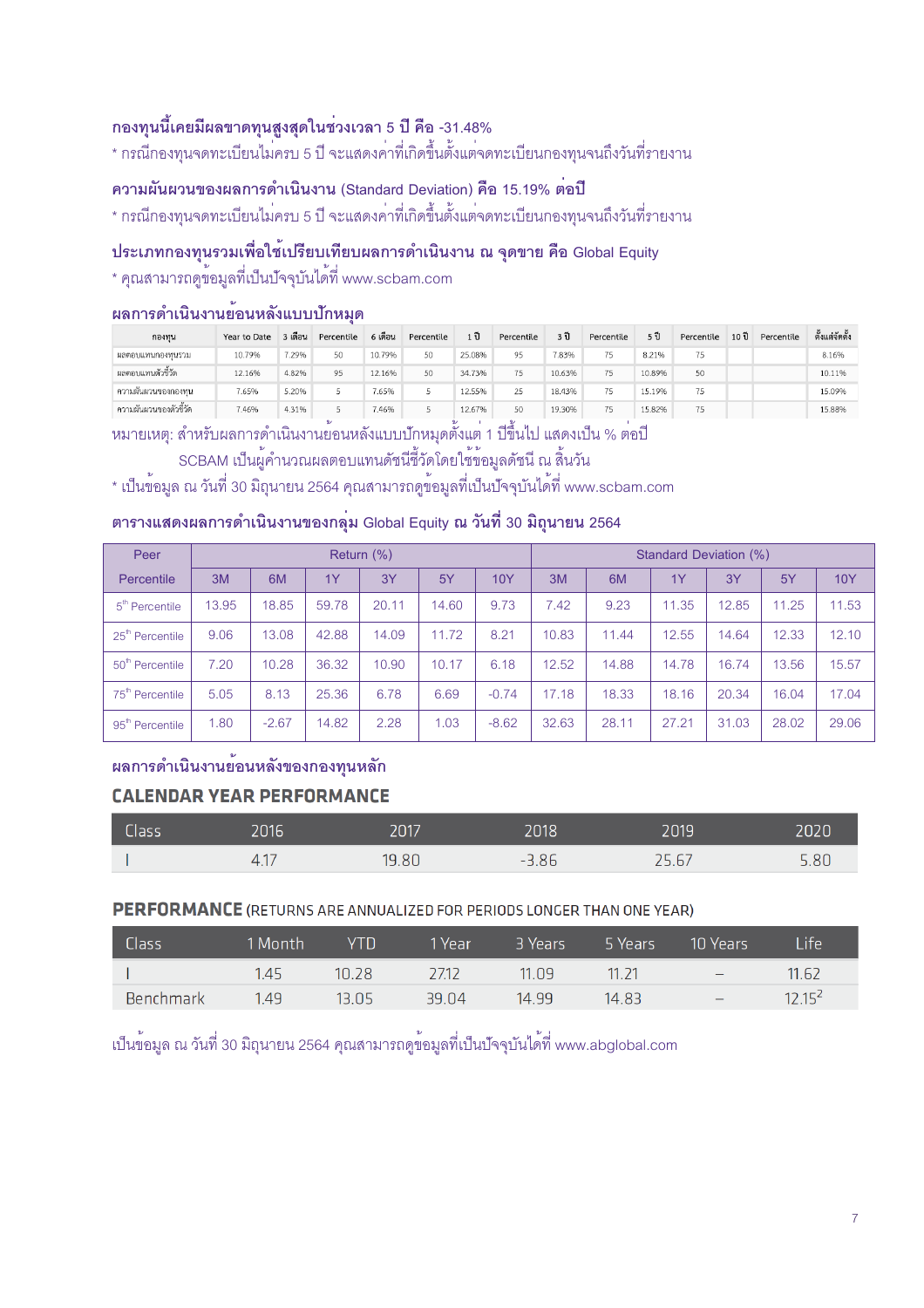## ข้อมูลอื่น ๆ

| นโยบายการจายเงินปันผล                       | จ่าย (ไม่เกินปีละ 2 ครั้ง)                                                                                                                                                                                                                                                                                                                                                                                                                                       |                                     |                                                                                                                                                                                                             |
|---------------------------------------------|------------------------------------------------------------------------------------------------------------------------------------------------------------------------------------------------------------------------------------------------------------------------------------------------------------------------------------------------------------------------------------------------------------------------------------------------------------------|-------------------------------------|-------------------------------------------------------------------------------------------------------------------------------------------------------------------------------------------------------------|
| ประวัติการจายเงินปันผล                      | วันปิดสมุดทะเบียน                                                                                                                                                                                                                                                                                                                                                                                                                                                | วันที่จ่าย                          | อัตรา (บาท/หนวย)                                                                                                                                                                                            |
|                                             | 21 เม.ย. 2564                                                                                                                                                                                                                                                                                                                                                                                                                                                    | 5 พ.ค. 2564                         | 0.2545                                                                                                                                                                                                      |
|                                             | 8 ต.ค. 2563                                                                                                                                                                                                                                                                                                                                                                                                                                                      | 21 ต.ค. 2563                        | 0.2280                                                                                                                                                                                                      |
|                                             | 11 ต.ค. 2562                                                                                                                                                                                                                                                                                                                                                                                                                                                     | 25 ต.ค. 2562                        | 0.2251                                                                                                                                                                                                      |
|                                             | 10 เม.ย. 2562                                                                                                                                                                                                                                                                                                                                                                                                                                                    | 24 เม.ย. 2562                       | 0.1972                                                                                                                                                                                                      |
|                                             | เงินปันผลรวม<br>ตั้งแต่จัดตั้งกองทุน                                                                                                                                                                                                                                                                                                                                                                                                                             | 9 ครั้ง                             | 1.7386                                                                                                                                                                                                      |
| ผู้ดูแลผลประโยชน์                           | ธนาคารกรุงศรีอยุธยา จำกัด (มหาชน)                                                                                                                                                                                                                                                                                                                                                                                                                                |                                     |                                                                                                                                                                                                             |
| วันที่จดทะเบียน                             | 28 เมษายน 2559                                                                                                                                                                                                                                                                                                                                                                                                                                                   |                                     |                                                                                                                                                                                                             |
| อายุโครงการ                                 | ไม่กำหนด                                                                                                                                                                                                                                                                                                                                                                                                                                                         |                                     |                                                                                                                                                                                                             |
| ชื้อและขายคืนหน่วยลงทุน                     | <u>วันทำการขี้อ</u> :<br>ทุกวันทำการซื้อขายหน <sup>่</sup> วยลงทุน ตั้งแต <sup>่</sup> เวลาเปิดทำการ – 15.30 น.<br>มูลค่าขั้นต่ำของการซื้อครั้งแรก:<br>มูลค่าขั้นต่ำของการซื้อครั้งถัดไป:<br><u>วันทำการขาย</u> :<br>ทุกวันทำการซื้อขายหน <sup>่</sup> วยลงทุน ตั้งแต <sup>่</sup> เวลาเปิดทำการ – 15.30 น.<br>SCB EASY NET/SCB EASY APP ตั้งแต่เวลาเริ่มให้บริการ – 16.00 น.<br>มูลค่าขั้นต่ำของการขายคืน:<br>ยอดคงเหลือขั้นต่ำ:<br>จากวันทำรายการขายคืน (T+3)) | 1 บาท<br>ี่ 1 บาท<br>1 บาท<br>1 บาท | SCB EASY NET/SCB EASY APP ตั้งแต่เวลาเริ่มให้บริการ – 16.00 น.<br>ระยะเวลาการรับเงินคาขายคืน: ภายใน 5 วันทำการนับจากวันคำนวณ<br>NAV (โดยทั่วไปจะได้รับเงินภายใน 3 วันทำการซื้อขายหน <sup>่</sup> วยลงทุนนับ |
|                                             | คุณสามารถตรวจสอบมูลคาทรัพย์สินรายวันได <sup>้</sup> ที่:<br>- www.scbam.com ทุกวันทำการ<br>- Call Center 0-2777-7777 กด 0 กด 6                                                                                                                                                                                                                                                                                                                                   |                                     |                                                                                                                                                                                                             |
| รายชื่อผู <sup>้</sup> จัดการกองทุน         | นาย ยุทธพล วิทยพาณิชกร                                                                                                                                                                                                                                                                                                                                                                                                                                           |                                     | 28 เมษายน 2559                                                                                                                                                                                              |
|                                             | น.ส. กฤษติยา ศิริวาลย                                                                                                                                                                                                                                                                                                                                                                                                                                            |                                     | 18 มีนาคม 2562                                                                                                                                                                                              |
|                                             | น.ส. อรจิรา คนเพียร                                                                                                                                                                                                                                                                                                                                                                                                                                              |                                     | 2 ธันวาคม 2562                                                                                                                                                                                              |
| อัตราสวนหมุนเวียนการลงทุนของกองทุนรวม (PTR) | 0.06                                                                                                                                                                                                                                                                                                                                                                                                                                                             |                                     |                                                                                                                                                                                                             |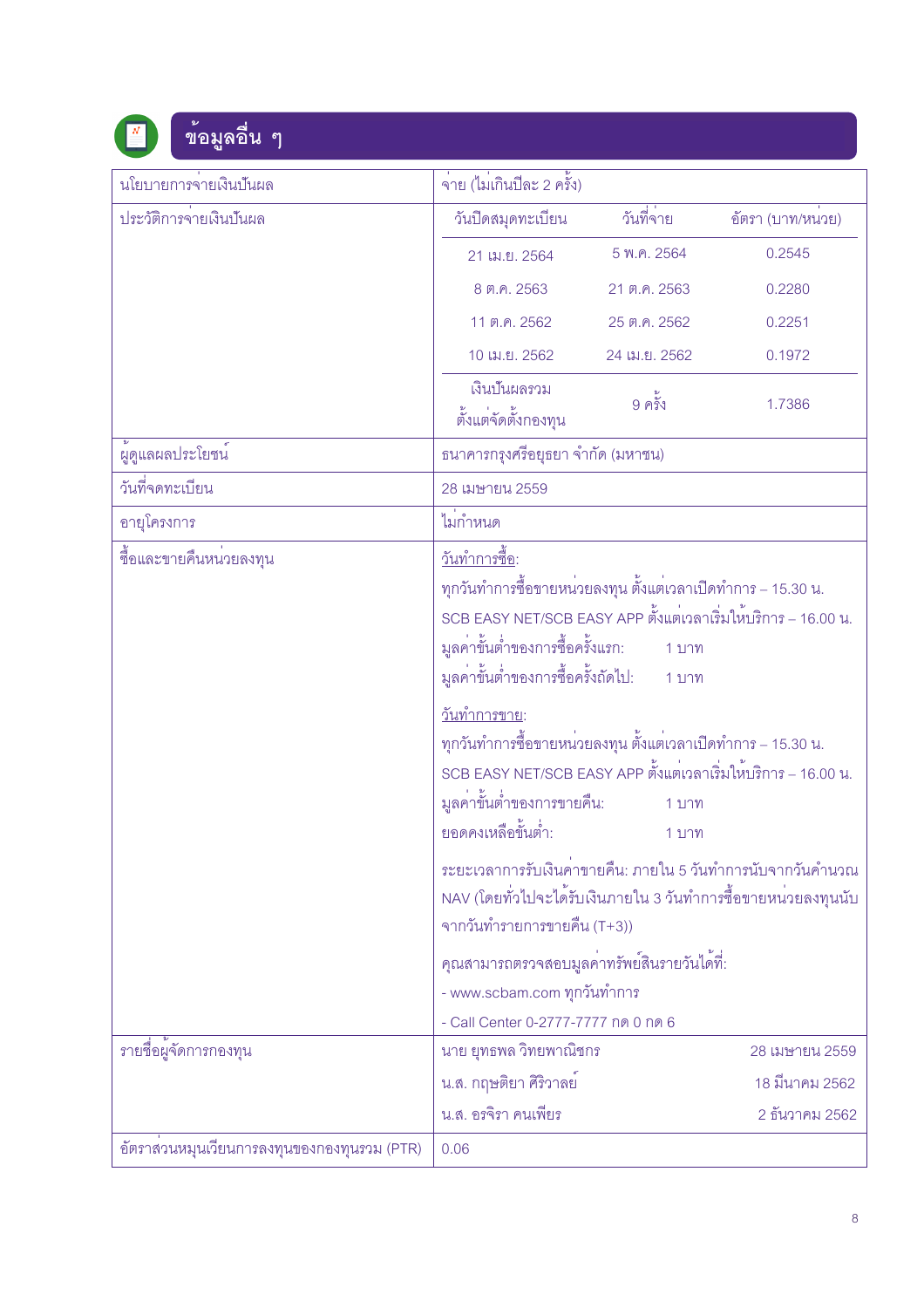| ผู้สนับสนุนการขายหรือรับซื้อคืน              | ธนาคารไทยพาณิชย์ จำกัด (มหาชน)<br>ผู้สนับสนุนการขายหรือรับซื้อคืนหน่วยลงทุนที่บริษัทจัดการแต่งตั้งขึ้น<br>(ถามี) |
|----------------------------------------------|------------------------------------------------------------------------------------------------------------------|
| ติดตอสอบถาม                                  | บริษัทหลักทรัพย์จัดการกองทุน ไทยพาณิชย์ จำกัด                                                                    |
| รับหนังสือขี้ชวน                             | ที่อยู่: ชั้น 7 – 8 อาคาร 1 ไทยพาณิชย์ ปาร์ค พลาซ่า                                                              |
| ้รองเรียน                                    | เลขที่ 18 ถนนรัชดาภิเษก แขวงจตุจักร                                                                              |
|                                              | เขตจตุจักร กรุงเทพฯ 10900                                                                                        |
|                                              | โทรศัพท์: 0-2949-1500 หรือ 0-2777-7777 กด 0 กด 6                                                                 |
|                                              | website: www.scbam.com                                                                                           |
|                                              | email: advisory.scbam@scb.co.th                                                                                  |
| <u> ธุรกรรมที่อาจก่อให้เกิดความขัดแยงทาง</u> | คุณสามารถตรวจสอบธุรกรรมที่อาจก่อให้เกิดความขัดแย้งทาง                                                            |
| ผลประโยชน                                    | ผลประโยชน์ได้ที่ www.scbam.com                                                                                   |

์<br>■ การลงทุนในหน่วยลงทุนไม่ใช<sup>่</sup>การฝากเงิน รวมทั้งไม่ได้อยู่ภายใต<sup>้</sup>ความคุ้มครองของสถาบันคุ้มครองเงินฝาก จึงมีความเสี่ยง ิจากการลงทุนซึ่งผู้ลงทุนอาจไม่ได้รับเงินลงทุนคืนเต็มจำนวน

- ได้รับอนุมัติจัดตั้ง และอยู่ภายใต้การกำกับดูแลของสำนักงาน ก.ล.ต
- การพิจารณารางหนังสือชี้ชวนในการเสนอขายหน่วยลงทุนของกองทุนรวมนี้มิได<sup>้</sup>เป็นการแสดงว<sup>่</sup>าสำนักงาน ก.ล.ต. ได้รับรอง ้ถึงความถูกต้องของข้อมูลในหนังสือชี้ชวนของกองทุนรวม หรือได้ประกันราคาหรือผลตอบแทนของหน่วยลงทุนที่เสนอขายนั้น ้ทั้งนี้ บริษัทจัดการกองทุนรวม ได้สอบทานข้อมูลในหนังสือชี้ชวนส่วนสรุปข้อมูลสำคัญ ณ วันที่ 30 มิถุนายน 2564 แล้วด้วยความ ระมัดระวังในฐานะผู้รับผิดชอบในการดำเนินการของกองทุนรวมและขอรับรองว่าข้อมูลดังกล่าวถูกต้อง ไม่เป็นเท็จ และไม่ทำ ให้ผู้อื่นลำคัญผิด

## <u>์</u><br>คำอธิบายเพิ่มเติม

#### บัจจัยความเสี่ยงที่สำคัญ

ี ความเสี่ยงจากความผันผวนของราคาหลักทรัพย์ (Market Risk) : ความเสี่ยงที่มูลค่าของหลักทรัพย์ที่กองทุนรวมลงทุนจะ ้ เปลี่ยนแปลงเพิ่มขึ้นหรือลดลงจากปัจจัยภายนอก เช่น สภาวะเศรษฐกิจการลงทุน ปัจจัยทางการเมืองทั้งในและต่างประเทศ เป็น ์ต้น ซึ่งพิจารณาได้จากค่า standard deviation (SD) ของกองทุนรวม หากกองทุนรวมมีค่า SD สูง แสดงว่ากองทุนรวมมีความผัน ผวนจากการเปลี่ยนแปลงของราคาหลักทรัพย์สูง

<mark>ความเสี่ยงทางธุรกิจ (Business Risk)</mark> : ความเสี่ยงที่เกิดจากผลการดำเนินงานของผู้ออกตราสารที่กองทุนไปลงทุน ซึ่งเกิดจาก ้การเปลี่ยนแปลงความสามารถในการทำกำไรของบริษัท โดยเฉพาะมีสาเหตุจากภาวการณ์แข่งขัน ความผิดพลาดของผู้บริหาร เป็นต้น ทำให<sup>้</sup> ผู้ลงทุนในตราสารต้องสูญเสียเงินลงทุนได<sup>้</sup>

ี ความเสี่ยงจากการขาดสภาพคลองของตราสาร (Liquidity Risk) : ความเสี่ยงที่เกิดจากการลงทุนในตราสารที่มีสภาพคล่อง ในการซื้อขายต่ำ ทั้งนี้ สภาพคลองดังกล่าวเกิดจากอุปสงค์และอุปทาน และคุณภาพของตราสาร ณ ขณะนั้น ๆ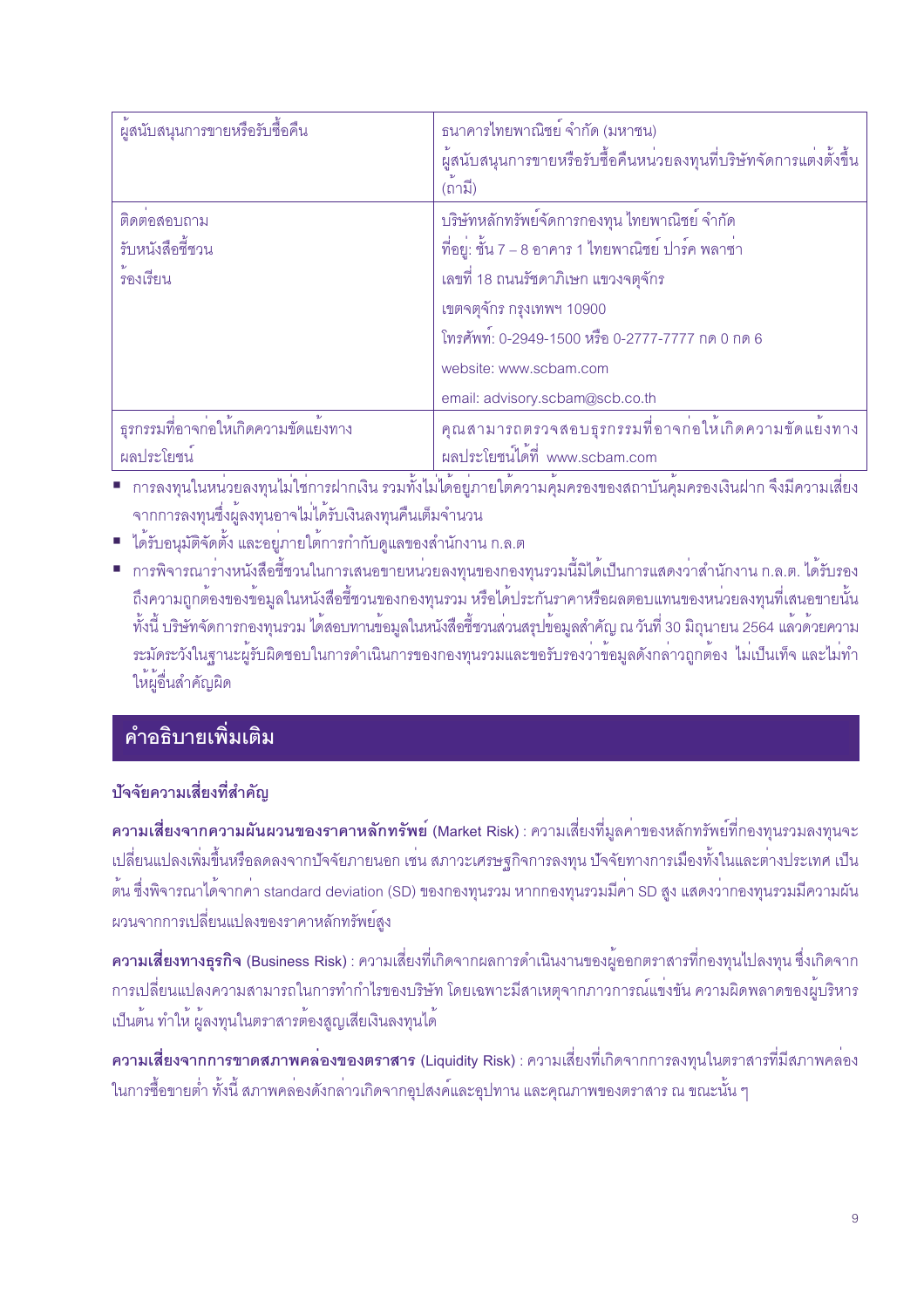่ ความเสี่ยงจากความสามารถในการชำระหนี้ของผู้ออกตราสารหนี้ (Credit Risk) : ความเสี่ยงจากตราสารหนี้ที่กองทุนรวม ้ไปลงทุนที่อาจจะมีการผิดนัดชำระหนี้ คือบริษัทผู้ออกตราสารหนี้นั้น ๆ ไม<sup>่</sup>สามารถนำเงินต<sup>้</sup>น/ดอกเบี้ยมาจ<sup>่</sup>ายเมื่อถึงวันที่ครบ ้กำหนดที่ต้องจ่าย โดยมีสาเหตุมาจากบริษัทประสบสภาวะขาดทุนหรือไม่มีสภาพคล่องพอที่จะมาจ่ายคืน เป็นต้น

์ <mark>ความเสี่ยงจากการลงทุนในสัญญาซื้อขายล<sup>่</sup>วงหน้า</mark> (Derivatives Risk) : ความเสี่ยงจากการที่ราคาหลักทรัพย์ที่อ<sup>้</sup>างอิงอยู่มี ิ ราคาเคลื่อนไหวในทิศทางตรงกันข้ามกับที่คาดการณ์ไว้ โดยอาจจะเกิดจากปัจจัยต่าง ๆ เช่น อัตราดอกเบี้ย อัตราแลกเปลี่ยน หรือ ้ ปัจจัยทางเศรษฐกิจอื่นๆ ที่เกี่ยวข้อง ซึ่งส่งผลให้ราคาของสัญญาซื้อขายล่วงหน้ามีการเปลี่ยนแปลงอย่างมีนัยสำคัญความเสี่ยง ิจากการลงทนในตราสารที่มีลักษณะของสัญญาซื้อขายลวงหน้าแฝง

#### ความเสี่ยงจากการลงทุนกระจุกตัว (High Concentration Risk)

(1) ความเสี่ยงจากการลงทุนกระจุกตัวในผู้ออกตราสารรายใดรายหนึ่ง (High Issuer Concentration Risk) เกิดจากกองทุนลงทุน ์ ในผู้ออกตราสารรายใด ๆ มากกว<sup>่</sup>า 10% ของ NAV รวมกัน ซึ่งหากเกิดเหตุการณ์ที่ส่งผลกระทบต่อการดำเนินงาน ฐานะทาง ิการเงิน หรือความมั่นคงของผู้ออกตราสารรายดังกล่าว กองทุนอาจมีผลการดำเนินงานที่ผันผวนมากกว่ากองทุนที่กระจายการ ิลงทุนในหลายผู้ออกตราสาร

(2) ความเสี่ยงจากการลงทุนกระจุกตัวในหมวดอุตสาหกรรมใดอุตสาหกรรมหนึ่ง (Sector Concentration Risk) เกิดจากกองทุน ิ ลงทุนในบางหมวดอุตสาหกรรมมากกว่า 20% ของ NAV รวมกัน ซึ่งหากเกิดเหตุการณ์ที่ส่งผลกระทบต่ออุตสาหกรรมนั้น กองทุน ้ดังกล่าวอาจมีผลการดำเนินงานที่ผันผวนมากกว่ากองทุนที่กระจายการลงทุนในหลายหมวดอุตสาหกรรม

(3) ความเสี่ยงจากการกระจุกตัวลงทุนในประเทศใดประเทศหนึ่ง (Country Concentration Risk) เกิดจากกองทุนลงทุนใน ู ประเทศใดประเทศหนึ่งมากกว<sup>่</sup>า 20% ของ NAV รวมกัน ซึ่งหากเกิดเหตุการณ์ที่ส่งผลกระทบต<sup>่</sup>อประเทศดังกล**่าว เช**่น การเมือง ้ เศรษฐกิจ สังคม เป็นต้น กองทุนดังกล่าวอาจมีผลการดำเนินงานที่ผันผวนมากกว่ากองทุนที่กระจายการลงทุนในหลายประเทศ

ี ความเสี่ยงจากการเปลี่ยนแปลงของอัตราแลกเปลี่ยน (Currency Risk) หมายถึง การเปลี่ยนแปลงของอัตราแลกเปลี่ยนมี ้ผลกระทบต่อมูลค่าของหน่วยลงทุน เช่น กองทุนรวมลงทุนด้วยสกุลเงินดอลลาร์ ในช่วงที่เงินบาทอ่อน แต่ขายทำกำไรในช่วงที่บาท ้แข็ง กองทุนรวมจะได้เงินบาทกลับมาน้อยลง ในทางกลับกันหากกองทุนรวมลงทุนในช่วงที่บาทแข็งและขายทำกำไรในช่วงที่บาท ้ออน ก็อาจได้ผลตอบแทนมากขึ้นกว่าเดิมด้วยเช่นกัน ดังนั้น การป้องกันความเสี่ยงจากอัตราแลกเปลี่ยนจึงเป็นเครื่องมือสำคัญใน ้การบริหารความเสี่ยงจากดังกล่าว ซึ่งทำได้ดังต่อไปนี้

- **อาจบ้องกันความเสี่ยงตามดุลยพินิจของผู<sup>้</sup>จัดการกองทุนรวม** : ผู้ลงทุนอาจมีความเสี่ยงจากอัตราแลกเปลี่ยน เนื่องจากการ บ้องกันความเสี่ยงขึ้นอยู่กับดุลยพินิจของผู<sup>้</sup>จัดการกองทุนรวมในการพิจารณาว<sup>่</sup>าจะป้องกันความเสี่ยงหรือไม<sup>่</sup>

#### ข้อมูลอื่น ๆ

- เพื่อประโยชน์สูงสุดของการบริหารจัดการกองทุน การเสนอขายหน่วยลงทุนของกองทุนหรือการสับเปลี่ยนหน่วยลงทุนของ ึกองทุน ให้อยู่ในดุลยพินิจของบริษัทจัดการแต่เพียงผู้เดียว โดยบริษัทจัดการขอสงวนสิทธิที่จะรับ/ปฎิเสธที่จะเสนอขายหน่วย ้ลงทุนของกองทุนหรือรับ/ปฏิเสธการสับเปลี่ยนหน่วยลงทุนของกองทุนให้แก่บุคคลใดก็ได้ โดยบุคคลที่บริษัทจัดการมี ้วัตถุประสงค์ที่จะไม่เสนอขายหน่วยลงทุนของกองทุนการสับเปลี่ยนหน่วยลงทุนของกองทุนให้นั้น รวมถึงแต่ไม่จำกัดเพียงพลเมือง สหรัฐอเมริกาผู้ที่มีถิ่นฐานอยู่ในสหรัฐอเมริกา บุคคลซึ่งปกติมีถิ่นที่อยู่ในสหรัฐอเมริกา รวมถึงกองทรัพย์สินของบุคคลดังกล่าว และบริษัทหรือห้างหุ้นส่วนซึ่งจัดให้มีขึ้นและดำเนินกิจกรรมในสหรัฐอเมริกา

- ในกรณีที่บริษัทจัดการมีพันธสัญญา หรือข้อตกลงกับรัฐต<sup>่</sup>างประเทศ หรือหน<sup>่</sup>วยงานของรัฐต<sup>่</sup>างประเทศ หรือมีความจำเป็น จะต้องปฏิบัติตามกฎหมายของรัฐต<sup>่</sup>างประเทศ ไม**่ว**่าที่เกิดขึ้นแล**้วในขณะนี้หรือจะเกิดขึ้นในอนาคต เช**่น ดำเนินการตาม Foreign